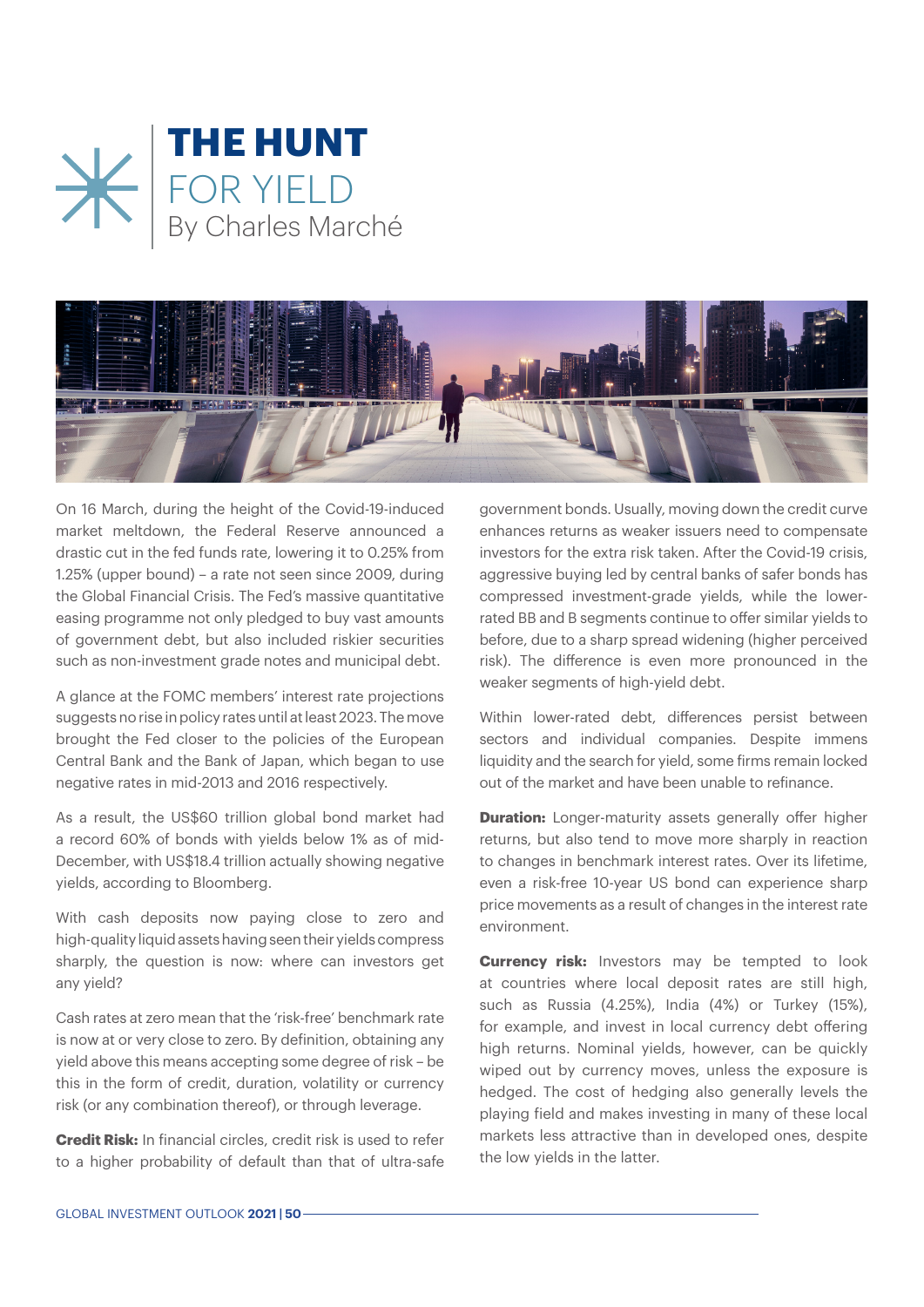Perhaps tempting to some, parking deposits, even in US dollars, in certain countries due to attractive funding rates should also be approached carefully. There is always a reason for higher rates being offered, and it can often be linked to some form of risk, with the recent example of Lebanon serving as a clear warning.

**Leverage Risk:** Lower rates mean lower leverage costs. Such cheaper funding can be used to boost returns, but investors need to be aware that the inherent volatility of investments also increases with leverage. As such, leverage needs to be considered in light of:

- 1. its cost, and;
- 2. the assets being leveraged.

Paying 1% for leverage against assets earning 1.5% could make little sense, as a 50% loan-to-value ratio (1:1 leverage) only raises expected returns from 1.5% to 2%. Doing so for assets earning 4%, however, moves the returns on equity invested to 7%. Leverage also increases portfolio volatility, and in times of sharp drawdowns, can lead to margin calls, hence it is best applied to assets that tend to see smaller moves, such as fixed income.

**Liquidity:** Some illiquid investments, such as private equity funds or real estate, can offer better returns than traditional government bonds. The main risk here, however, is that if investors suddenly need cash they cannot simply sell their positions, hence this option should be adopted only by investors who can afford to have the money tied-up for a long period of time. Liquidity risk also makes some less-frequently traded bonds and stocks more attractive than others, but, again, the realised price when it is time to sell may significantly differ from market quotes. At the bottom line, with low rates here to stay, the duration of portfolios can be extended, and with high liquidity and supportive central banks, taking a bit more credit risk can be warranted. It is all about striking the right balance. When used wisely, leverage can be a good way to boost returns. However, investors should accept the increased risks and understand how the leverage is being used. Leverage is not inherently bad, it is all about how much you borrow, what the loan costs, and your confidence about the investment idea.

## **Finding yield in equities**

## **Reaping long-term dividends**

Equities, and particularly dividend-paying stocks, can be a useful source of both income and capital appreciation, especially over the long term. Well-managed, cashgenerating companies with growing businesses have been able to offer this.